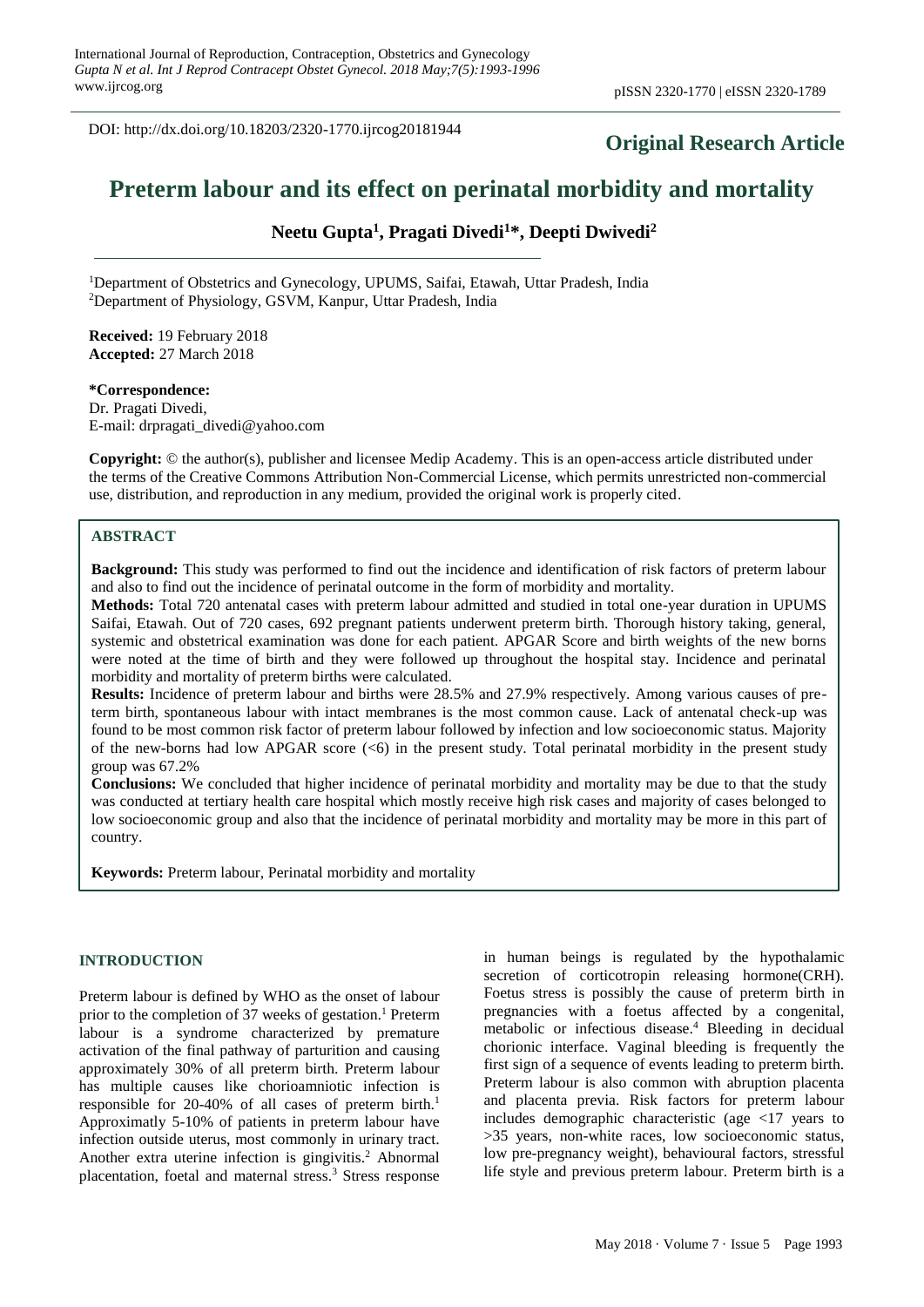leading cause of morbidity and mortality in both developed and developing countries. Four major reasons of preterm births are preterm labour (causes and risk factors of preterm labour already described), premature rupture of membranes (PROM), indicated preterm delivery (most common conditions requiring preterm birth are preeclampsia, severe foetal growth restriction due to uteroplacental insufficiency, antepartum hemmorhage, placenta previa, abruption placentae, Rhisoimmunization, maternal diabetes, chronic hypertension, chronic renal disease etc.) and incompetent cervix.

Preterm labour complicates 5-10% of pregnancies and is a leading cause of morbidity and mortality. Preterm infants are at risk for developing numerous medical problems like respiratory complications (like respiratory distress syndrome, chronic lung disease and bronchopulmonary dysplasia etc.), cardiovascular (patent ductus arteriosus), neurological (hypoxic ischemic encephalopathy, intraventricular hemmorhage, retinopathy of prematurity etc), gastrointestinal and metabolic (necrotizing enterocolitis, rickets of prematurity etc.), haematological (anaemia of prematurity, thrombocytopenia, hyperbilirubineimia etc.) complications etc. Recent evidences suggest that early identification of at risk pregnancies with timely referral for specialized obstetrical care may help identify women at risk for preterm labour and decrease the extreme prematurity rate thereby reducing the morbidity and mortality rates.

## **METHODS**

Total 720 antenatal women with preterm labour at less than 37 weeks gestational age admitted and studied. Out of 720 cases, 692 pregnant patients underwent preterm birth in our Department of Obstetrics and Gynaecology, UPUMS, Saifai Hospital from October 2015 to September 2016.

#### *Inclusion criteria*

- $\langle 37 \rangle$  weeks and  $\geq 20$  weeks of gestational age,
- Singleton pregnancy,
- All booked and un booked patients,
- Either vaginal preterm or caesarean delivery.

## *Exclusion criteria*

- **Malpresentation**
- Multi foetal gestation
- Pregnancy beyond 37 weeks.

Each patient was subjected to thorough history taking, general physical examination, systemic examination and obstetrical examination paying special attention to presence or absence of conventional risk factors for preterm labour. Investigations like routine, urine, vaginal culture sensitivity, C reactive protein, LFT (liver function tests), KFT (kidney function tests), NST (non-stress test), USG (for gestational age, liquor, congenital anomaly etc.) were done. APGAR scores and birth weights of the new borns were noted at the time of birth and they were followed up throughout the hospital stay. Incidence and perinatal morbidity and mortality of preterm birth were calculated.

## **RESULTS**

The present study was conducted in 720 antenatal cases with preterm labour to identify risk factors and to assess the perinatal morbidity and mortality in preterm labour and birth.

| <b>Preterm labour</b>                                                      |              |                   | <b>Preterm birth</b>                                                         |              |                   |
|----------------------------------------------------------------------------|--------------|-------------------|------------------------------------------------------------------------------|--------------|-------------------|
|                                                                            | <b>Total</b> | Incidence $(\% )$ |                                                                              | <b>Total</b> | Incidence $(\% )$ |
| Total antenatal cases admitted<br>during study period                      | 2520         | 28.5%             | Total antenatal cases<br>delivered during study<br>period (term and preterm) | 2480         | 27.9%             |
| Antenatal cases with preterm<br>labour admitted during the study<br>period | 720          |                   | Antenatal cases with<br>preterm labour delivered<br>during study period      | 692          |                   |

#### **Table 1: Incidence of preterm labour and preterm birth.**

Table 1 showing incidence of preterm labour and preterm birth. In our study we found incidence of preterm labour 28.5% and incidence of preterm birth 27.9%.

Table 2 showing risk factors of preterm labour. Lack of antenatal check-up was found to be most important risk factor in 78.5% of cases followed by infection to be the most important risk factor in 57.7% of cases. 56.3% of patients belonged to low socio-economic status, 43.3% of patients were involved in heavy work demanding long standing hours,15.2% of patients have weight  $(\leq 45 \text{ kg})$ and 11.6% of patients had height (145cm), 18.8% of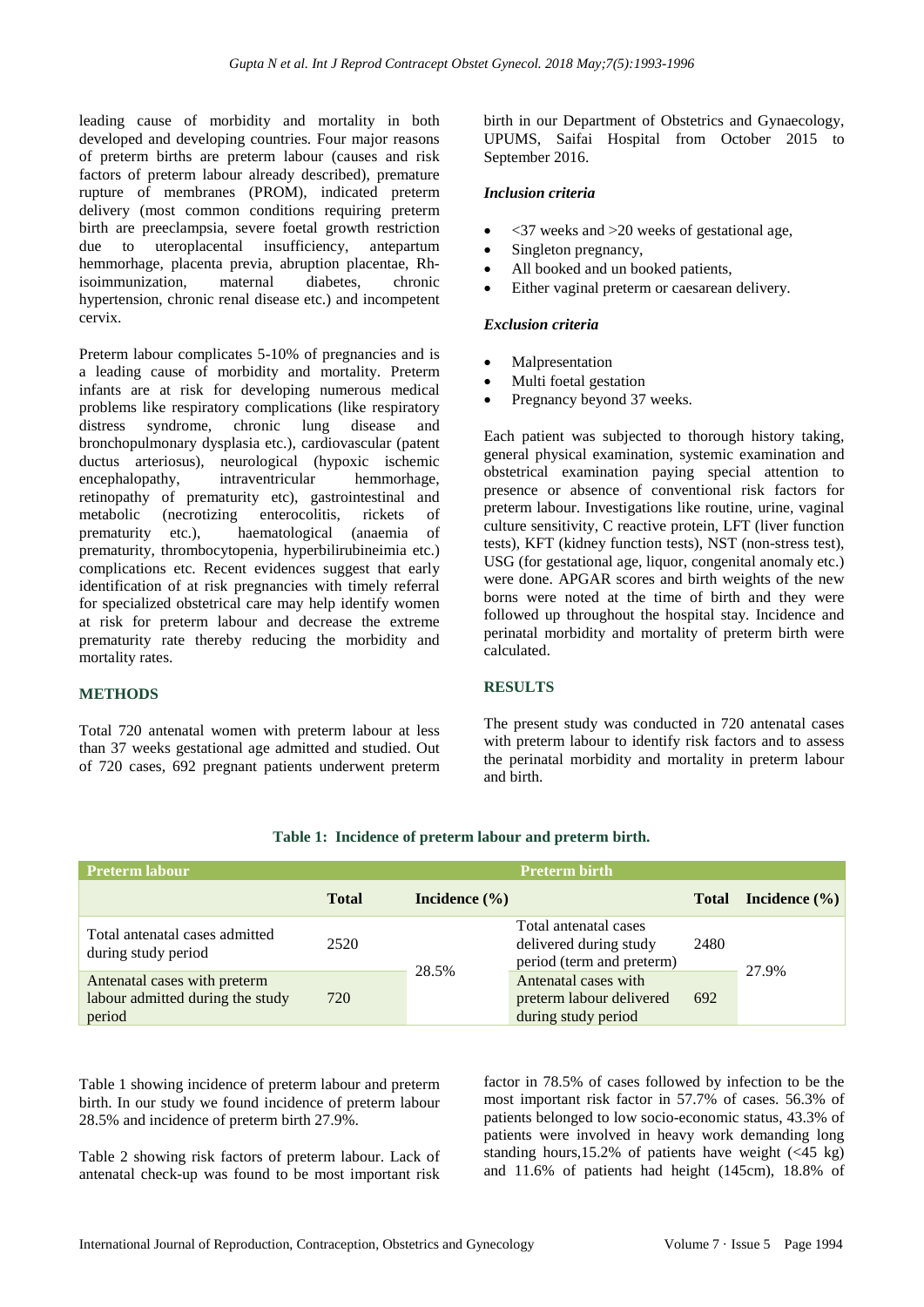patients had history of previous abortion,11.6% of patient had history of prior preterm birth and 18% patients had history of prior pregnancy loss.

**Table 2: Risk factors of preterm labour (n = 720).**

| <b>Risk factors</b>         | No. | $\frac{0}{0}$ |
|-----------------------------|-----|---------------|
| Lack of antenatal check-ups | 566 | 78.6          |
| Infection                   | 416 | 57.7          |
| Low socioeconomic status    | 406 | 56.3          |
| Heavy work                  | 312 | 43.3          |
| Previous abortions          | 136 | 18.8          |
| Pre-pregnancy loss          | 130 | 18            |
| Weight $(45kg)$             | 110 | 15.2          |
| Height $(<145$ cm.)         | 84  | 11.6          |
| Previous preterm birth      | 84  | 11.6          |
| <b>Family history</b>       | 8   | 1.1           |
| Smoking                     | 4   | 0.5           |

Table 3 shows distribution of preterm babies according to APGAR score at birth. We found that majority of neonates (45.3%) have APGAR score between 4-6 ( $\leq 6$ ) in the present study. Neonates having APGAR of 7-10 were 43.3% while neonates with APGAR<3 were 11.4%.

## **Table 3: Distribution of preterm babies according to Apgar score at birth (APGAR score of live born babies at birth (n=559).**

| <b>Apgar score</b> | <b>Number</b> | <b>Percentage</b> |
|--------------------|---------------|-------------------|
| $7 - 10$           | 242           | 43.3              |
| 4-6                | 253           | 45.3              |
|                    | 64            | 11.4              |

Table 4 showing neonatal outcome in live born babies (n  $= 559$ ). In the present study we found that out of 559 live born, 239 (42.75%) babies were healthy and required no resuscitation. 320 (57.24%) babies shifted to neonatology intensive care unit (NICU) in which 119 (21.8%) babies recovered and shifted back to ward and 201 (35.95%) babies expired in NICU.

#### **Table 4: Neonatal outcome in live birth babies**   $(n = 559)$ .

| <b>Total</b>                                                  | No. | $\frac{0}{\alpha}$ |
|---------------------------------------------------------------|-----|--------------------|
| healthy babies                                                | 239 | 42.75              |
| Neonates shifted to NICU<br>(Neonatalogy intensive care unit) | 32O | 57.24              |
| Babies expired in NICU within 7<br>days                       | 201 | 35.95              |
| Babies recovered and shifted back to<br>ward                  | 119 | 21.28              |

Table 5 showing neonatal morbidity. Total perinatal morbidity in our study is 67.2%. In our study we found that out of 559 live born neonates 320 (57.24%) babies were shifted to NICU, 56 (17.5%) were diagnosed having respiratory distress syndrome on clinical grounds. 20 (6.2%) babies were diagnosed having intraventricular hemorrhage.

**Table 5: Neonatal morbidity (n = 320).**

| <b>Morbidity</b>                        | No. | $\frac{0}{0}$ |
|-----------------------------------------|-----|---------------|
| Neonatal hyperbilirubinemia (NNH)       | 60  | 18.7          |
| Respiratory distress syndrome (RDS)     | 56  | 17.5          |
| Hypoxic ischemic encephalopathy (HIE)   | 46  | 14.3          |
| Sepsis                                  | 30  | 9.3           |
| Intraventricular hemorrhage (IVH)       | 20  | 6.2           |
| Other (congenital anamoly, anemia etc.) | 04  | 13            |

60 (18.7%) babies developed jaundice within first 24 hours. 30(9.3%) babies developed sepsis. 46 (14.3%) babies developed HIE (Hypoxic ischemic encephalopathy), rest 4 neonates had no obvious cause.

## **Table 6: Incidence of perinatal mortality.**

| <b>Perinatal mortality</b> | <b>Number</b> | $\mathbf{0}_{\mathbf{A}}$ |
|----------------------------|---------------|---------------------------|
| Total perinatal mortality  | 402.          | 52.8                      |
| Still born                 | 201           | 26.4                      |
| Early neonatal mortality   | 201           | 26.4                      |

Table 6 showing perinatal mortality. Incidence of perinatal mortality is 52.8% in present study. Incidence of early neonatal death is 26.4% in present study.

## **DISCUSSION**

Preterm birth is the major cause of perinatal morbidity and mortality. In our study, total 720 antenatal patients with preterm labour admitted during the study period.

In the present study the incidence of preterm labour and preterm birth were 28.5% and 27.9% respectively. Uma S et al showed incidence of preterm labour and preterm birth around 22% and 20.9% respectively, which is less when compared with the present study.<sup>2</sup> Chandraharan E et al showed incidence of preterm labour around 6-15%, which is quite less when when compared to the present study  $(28.5\%$  in the present study).<sup>3</sup> Faye-Peterson OM, Baby Centre India and Ross MG showed incidences of preterm birth to be 5-13%, 11-14% and 20.9% respectively, which is less when compared with incidence of preterm birth in the present study  $(27.9\%)$ .<sup>4-6</sup>

In the present study we observed 57.7% of cases had infection which is consistent to other studies. Pandey K et al found that infection was associated with 65.5% of cases.<sup>7</sup> Incidence of risk factors of lack of antenatal checkups and low socioeconomic groups were 78.6% and 56.3% respectively. Similar results have been reported by Pandey K and Meis and collegues.<sup>7,8</sup>

In the present study we found that majority of neonates had low APGAR score  $( $6$ )$  as shown in Table 3. Present findings are supported by Begum F, Bukshaw K, Pandey